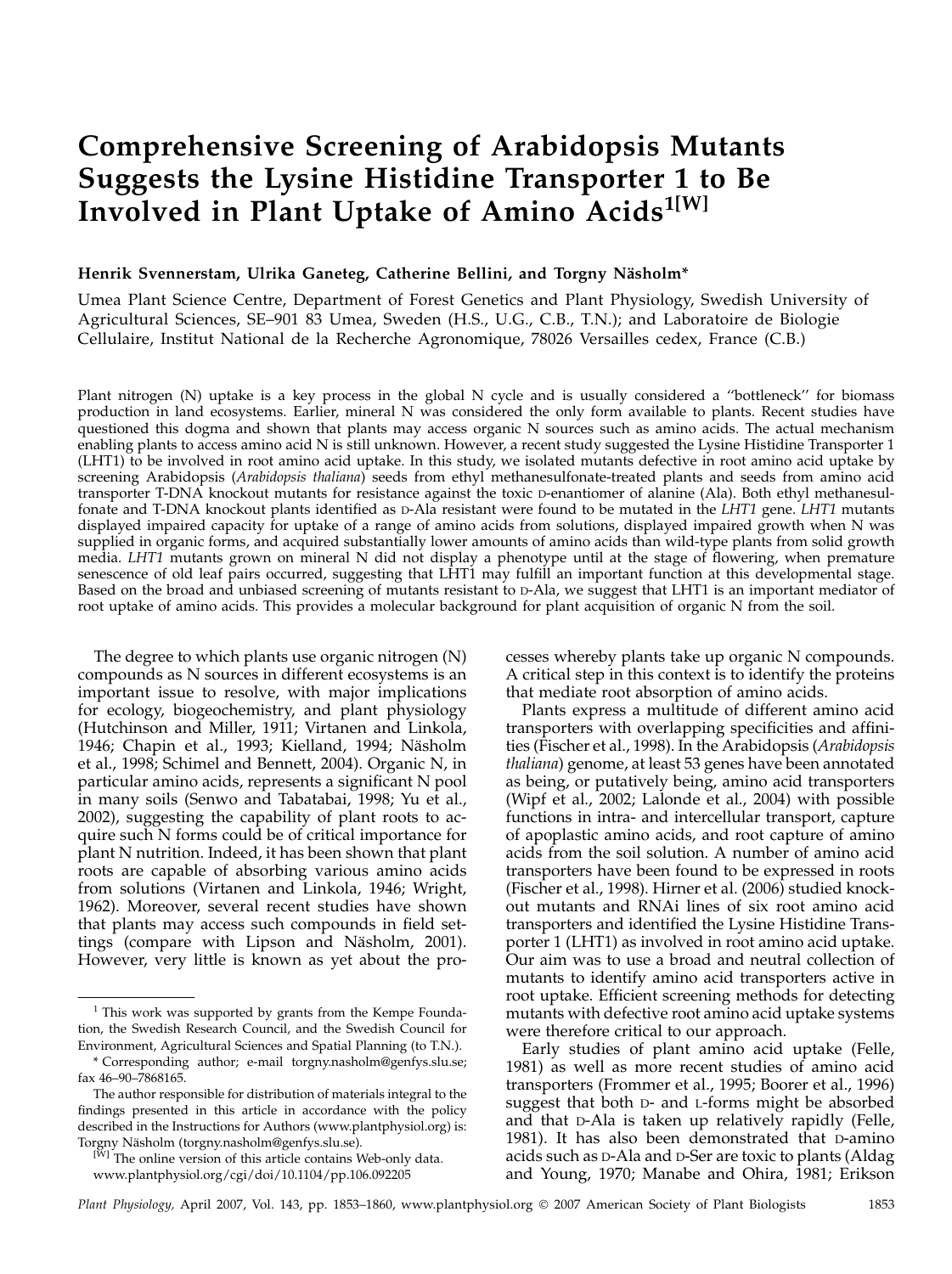et al., 2004), providing an excellent opportunity for screening mutants that have defective root amino acid absorption mechanisms.

In the study reported here, we used an unbiased forward genetics screening procedure to identify mutants resistant to D-Ala and complemented it with a reverse genetics approach, resulting in the identification of LHT1 as a mediator of D-Ala uptake. Our hypothesis was that loss of LHT1 function would affect root uptake rates of a range of amino acids naturally occurring in soil solutions of various ecosystems (Senwo and Tabatabai, 1998; Yu et al., 2002). LHT1 mutants were subjected to a number of studies to explore the effect of the mutations on plant growth, momentaneous uptake, and long-term acquisition of amino acids.

# RESULTS

# Mutant Screens and Characterization of Mutants

Our screen was based on the hypothesis that plants surviving on toxic D-amino acids would have a restricted uptake of amino acids and thus carry a mutation in a gene encoding an amino acid transporter active in absorption of exogenous amino acids. Accordingly, our strategy was to screen for mutations in root absorption of amino acids by selecting seeds on plates containing toxic levels of D-amino acids.

Several seeds originating from ethyl methanesulfonate (EMS)-treated plants survived on D-Ala, and these were transplanted to soil and self propagated. The resulting seeds were reselected on D-Ala, and in this screen only one EMS line was found to be D-Ala resistant (Fig. 1A).

Only two out of the 69 T-DNA knockout lines of amino acid transporters (SALK\_034566 and SALK\_036871) survived on 3 mm D-Ala. These knockout lines corresponded to T-DNA insertions in the gene encoding LHT1. Based on sequencing information from SALK, we suspected that these two lines originated from the same insertion event and, therefore, only one of these lines was used for further studies (Fig. 1B). The estimated localization of the T-DNA insert was in the third exon of LHT1 (Fig. 1C). After the first selection, the T-DNA mutant was subjected to genetic analysis. PCR analysis showed insertion homozygosity in the plants that survived D-Ala selection. Furthermore, the offspring of heterozygous parent plants segregated 3 sensitive:1 resistant on D-Ala, indicating that the mutation was recessive. Reverse transcription (RT)-PCR analysis showed no LHT1 transcript spanning the insertion site, indicating truncated LHT1 transcript in the T-DNA mutant (Fig. 1D).

To investigate whether the EMS and the T-DNA insertion mutants were allelic, homozygotes from the two different mutant lines were crossed. The  $F_1$  progeny of this cross was found to be resistant to D-Ala, suggesting that the EMS and T-DNA lines were mu-

tated in the same gene, LHT1. Sequencing of the LHT1 gene of the EMS mutant line showed a single G/A nucleotide substitution, which based on the genomic sequence of LHT1 (At5g40780.1) should result in a change of the native Trp-66 codon to a stop codon (Fig. 1C). This suggests that translation of LHT1 transcript was hindered in this mutant line. To avoid confusion with the LHT1 lines studied by Hirner et al. (2006), the EMS and T-DNA knockout lines were named lht1-3 and lht1-4, respectively.

During the course of this work, another LHT1 mutation allele conferring D-Ala resistance, the T-DNA insertion line SALK 115555 (hereafter named *lht1-5*), was obtained. The T-DNA insert of this line was found to be within the last intron of LHT1, and RT-PCR analysis confirmed that transcript spanning the insert site was not present in  $lht1-5$  (Fig. 1D). This line was



Figure 1. Characterization of Arabidopsis LHT1 mutant lines. A and B, Identification of plants defective in amino acid uptake by screening on 3 mM D-Ala. A, Seeds from EMS-treated plants; B, segregating T2 seeds from three of the 39 studied T-DNA insertion lines and from the wild type. Upper left quarter shows an LHT1 mutant line, and lower right quarter shows the wild type (WT). C, The *lht1-3* mutant (from the EMS mutant screen) shows a G/A substitution (marked with an arrow) at the first base of the third exon. The estimated location of the T-DNA insert in  $lht1-4$  is at the third exon and in  $lht1-3$  in the last intron (marked with triangles). D, The lht1-4 and lht1-5 mutants lacks full-length LHT1 transcript. RT-PCR reactions with RNA from wild-type (WT) and lht1-4 or *lht1-5* plants using primers spanning the insertion site are shown. 18S rRNA primers were used as control.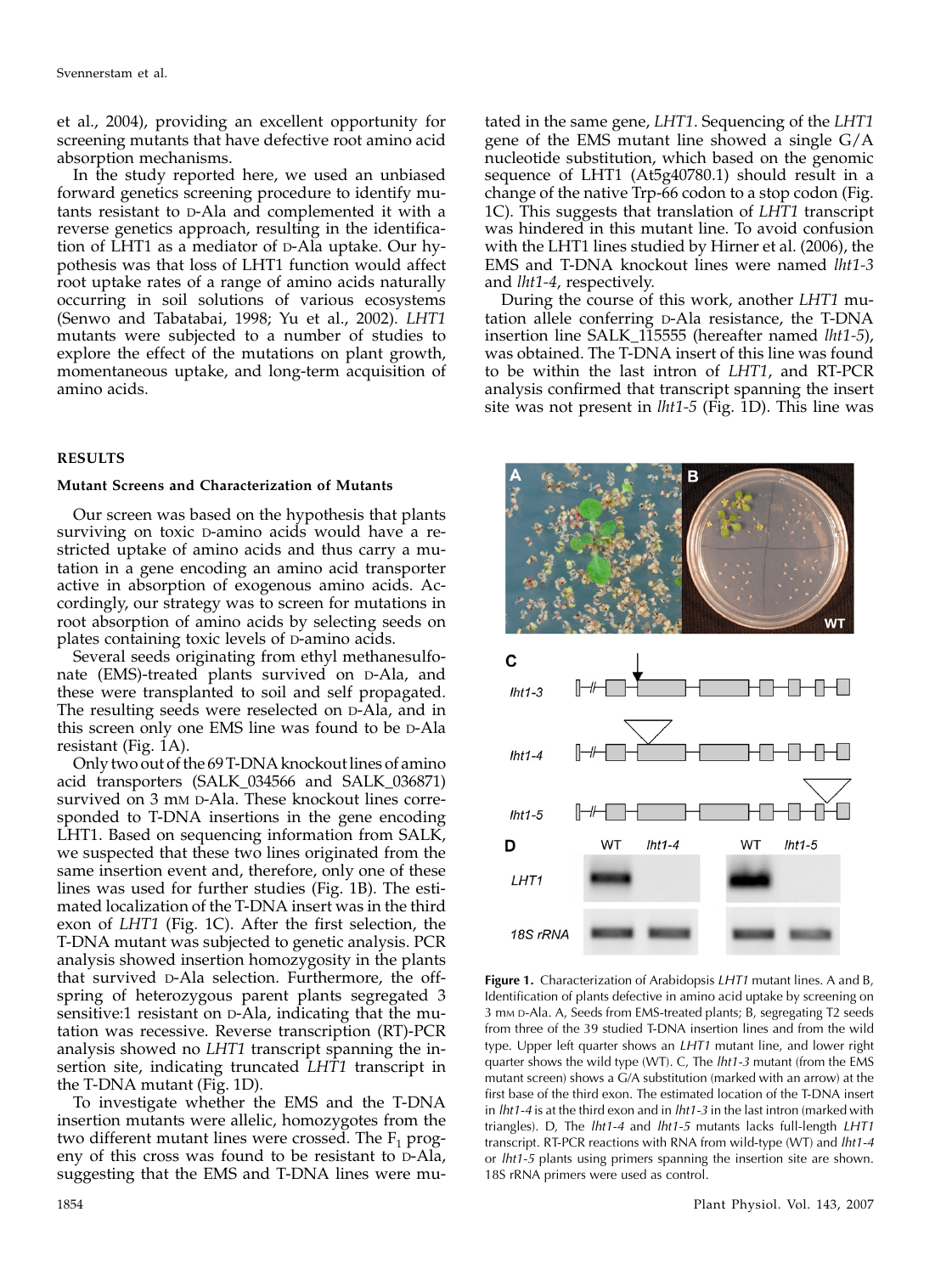used together with the lht1-4 mutant for phenotypic characterization (Fig. 2).

## Phenotypic Characterization

When grown on soil, the two T-DNA knockout lines (lht1-4 and lht1-5) were phenotypically indistinguishable from wild-type Arabidopsis plants and displayed the same growth rate as wild-type plants up to the point of the emergence of the first inflorescence (approximately 24 d of growth; Fig. 2). Following bolting, lht1-4 and lht1-5 mutant lines displayed growth inhibition and older leaves became yellow earlier than for wild-type plants. This phenotype was also noted for lht1-3 plants (data not shown); however, dry weight measurements were not conducted using this line. The growth data suggested to us that studies on amino acid acquisition of mutants should be performed before onset of flowering.

#### Studies of Root Uptake of Amino Acids in LHT1 Mutants

To compare LHT1 mutants and wild-type plants with respect to root uptake of various amino acids, an experiment was designed where roots of intact plants were submerged in a solution containing a mixture of seven different amino acids occurring in natural soils (25  $\mu$ M each), and the depletion of each amino acid in this solution was measured after 5 h of incubation. D-Ala was included to assess the reduction in uptake



caused by the LHT1 mutation. This study was thus not designed to establish actual rates of amino acid absorption of plants, but rather to compare the wild type and mutants with respect to this process. No differences in uptake rates of amino acids were found between the two mutant lines lht1-3 and lht1-4, but compared to wild-type plants both mutant lines were strongly affected with respect to root absorption of a range of amino acids and displayed significantly lower uptake rates of all tested amino acids except for L-Glu and L-Lys. The strongest effect of the mutation was on uptake of L-Ser, D-Ala, and Gly, for which uptake rates averaged over the two mutant lines were reduced by 100%, 92%, and 84%, respectively. For L-Gln and L-His, the average reduction in uptake of the lht1-3 and lht1-4 lines was 46% and 42%, respectively (Fig. 3).

## Plant Growth on Amino Acids

Since LHT1 mutants showed impaired uptake of amino acids from solutions, we wanted to study the effect of the different LHT1 mutations on plant growth. Therefore, an experiment was conducted in which a significant share of available N was supplied as amino acids. In these tests, the lht1-3 and lht1-4 lines were used. Growth of mutants did not differ from that of wild-type plants when N was supplied as nitrate only or when supplied as a mixture of nitrate and L-Gln (Fig. 4). However, when N was administered as L-Gln,

> Figure 2. A, Plant morphology of wildtype (wt) and lht1-4 and lht1-5 plants. B, Shoot biomass of wild-type (dark gray bars), lht1-4 (white bars), and lht1-5 (light gray bars) plants. Bars represent mean values  $\pm$  sE,  $n = 5$ . Different letters above bars indicate significant differences between genotypes at  $P < 0.05$ .



Plant Physiol. Vol. 143, 2007 1855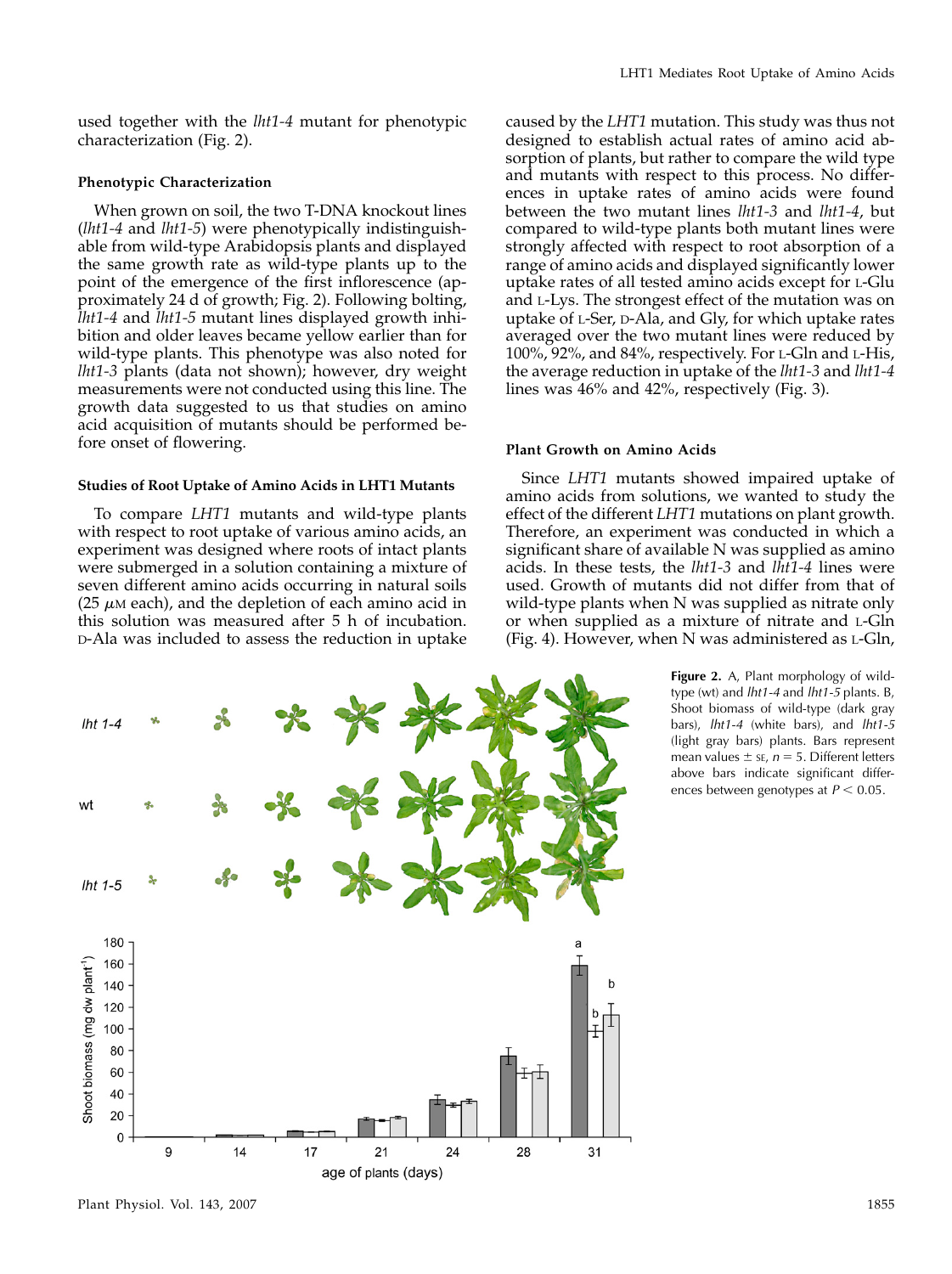Figure 3. The effect of mutation in LHT1 on amino acid uptake by plant roots. Sterilegrown wild-type (dark gray bars), lht1-3 (black bars), and *lht1-4* (white bars) plants were incubated in solutions containing a mixture of eight different amino acids, each at a concentration of 25  $\mu$ M, and the rate of depletion of the amino acids from this solution was measured. Bars represent mean values  $\pm$ SE,  $n = 5$ . Different letters above bars indicate significant differences between genotypes at  $P < 0.05$ .



only the average biomass at harvest of the two mutant lines was significantly lower and only 68% of that of wild-type plants. Similarly, growth of mutants was significantly decreased as compared to the wild type when N was supplied as a mixture of the four amino acids L-Arg, L-Asn, L-Ser, and L-Ala, or when N was supplied as a combination of these four amino acids and nitrate. Growth, as averaged over the two mutant lines, was 56% and 68% of that of wild-type plants in the amino acid mixture and in the amino acid mixture combined with nitrate.

# Acquisition of Amino Acids during Growth

To study how lack of LHT1 expression affected plant amino acid acquisition during growth, an experiment in which small amounts of  $^{15}N$ -labeled amino acids (0.03 mM) supplied together with larger amounts of nitrate (3 mM) to the growth media was conducted. For wild-type plants, N derived from amino acids was 1.7%, 2.1%, and 1.8% for L-Ala, L-Gln, and L-Lys, respectively (Fig. 5). The relative share of amino acid N in the growth media was 1% in the L-Ala treatment and 2% for the L-Gln and L-Lys treatments, and thus uptake of amino acids was similar to or higher than the respective share in the growth media. Fractions of N derived from amino acids did not differ significantly between *lht1-3* and *lht1-4* mutants. Plant N derived from L-Ala and L-Gln differed clearly between the wild type and LHT1 mutants, while no such difference could be detected for L-Lys. In the two mutant lines, the average fraction of total plant N derived from uptake of amino acid was 0.5%, 0.6%, and 1.7% for L-Ala, L-Gln, and L-Lys, respectively. Hence, amino acid acquisition in mutants was on average reduced by 71% and 73% for L-Ala and L-Gln, respectively, but not significantly reduced for L-Lys.

# DISCUSSION

For long it has been known that plants have the capacity to absorb amino acids from solutions (Virtanen and Linkola, 1946; Wright, 1962; Chapin et al., 1993).

More recent studies have also shown that plants may acquire N from amino acids under field conditions and that such N sources may be present in concentrations similar to those of inorganic N, at least in unmanaged systems (Lipson and Näsholm, 2001). Root uptake of amino acids has been shown to be energy dependent and to be regulated by external and internal cues, indicating that this is an active process mediated by specific transporters. Plants express a multitude of different amino acid transporters with overlapping specificities and affinities (Fischer et al., 1998). The localization and regulation of transporters may therefore be the primary differentiating parameters that allow for different transporters to carry out specific functions. Our data show that a member of the ATF family of amino acid transporters, LHT1, has an important function in the process of root amino acid acquisition. This is in line with a recent publication by Hirner et al. (2006), who reported that screening of six knockout and RNAi mutant lines, affected in amino acid transporters, resulted in the identification of LHT1 as involved in root amino acid uptake.

Earlier studies have indicated that several amino acid transporters mediate transport of D-enantiomers of amino acids (Frommer et al., 1995; Boorer et al., 1996) but also that several D-amino acids are toxic to plants (Erikson et al., 2004). Thus, we envisaged that it would be possible to identify a transporter(s) that mediates uptake of amino acids from external sources through screening mutants for resistance against a toxic D-amino acid. By using forward genetics, an unbiased screening of mutants was performed. The disadvantage of this approach is, however, the timeconsuming work of tracking the nature of a mutation that causes a specific phenotype.

We therefore used reverse genetics (T-DNA knockout lines) in parallel to the forward genetics approach. The fact that both these strategies arrived in the identification of LHT1 as crucial for D-Ala resistance suggests that this transporter is the single most important mediator of D-Ala uptake in Arabidopsis. Because our emphasis was on identifying transporters active in root acquisition of amino acids prevalent in soil solutions of various ecosystems (compare with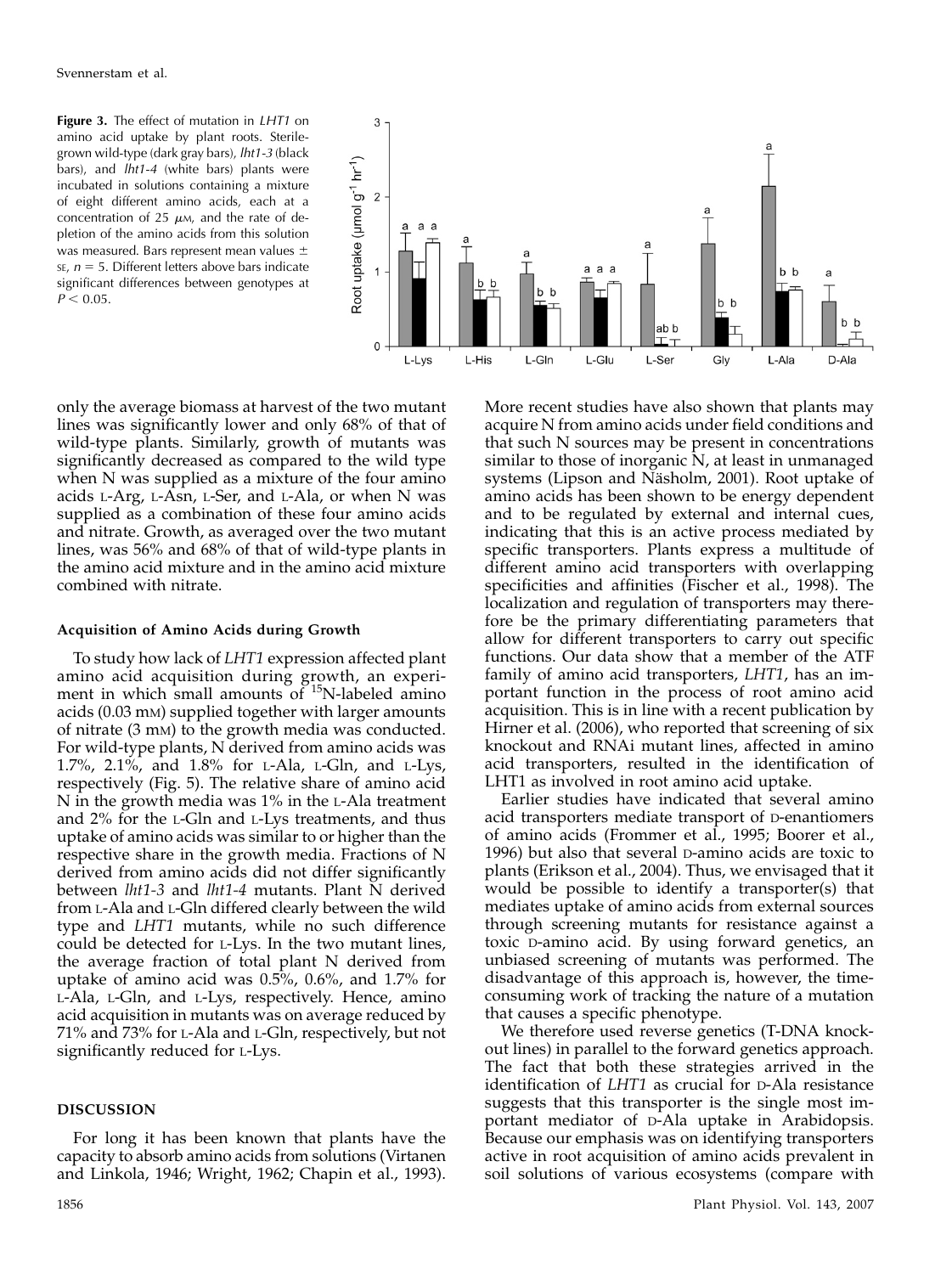

Figure 4. Arabidopsis plant growth on amino acids. Wild type (dark gray bars), lht1-3 mutant (black bars), and lht1-4 (white bars) mutant were grown for 20 d on N-free half-strength MS agar media amended with one of the following N sources: 3 mm  $NO_3^-$  (Nitrate); 1 mm  $NO_3^-$  + 1 mm L-Gln (Nitrate + L-Gln); 1 mm L-Gln (L-Gln); 1 mm  $NO<sub>3</sub><sup>-</sup>$  plus 1 mm each of L-Ser, L-Ala, L-Asn, and L-Arg (Nitrate  $+$  4AA); or 1 mm each of L-Ser, L-Ala, L-Asn, and L-Arg (4AA). Bars represent mean values  $\pm$  sE,  $n = 7$ . Different letters above bars indicate significant differences between genotypes at  $P < 0.05$ .

Lipson and Näsholm, 2001), a thorough evaluation of the capacities of mutants to acquire amino acids was imperative.

The first study showed that rates of root uptake of Gly, L-Ser, L-Ala, L-His, and L-Gln from solution were significantly lower in the two mutant lines compared to wild-type plants, while the mutations did not affect uptake of L-Glu and L-Lys significantly (Fig. 3). These results suggest that LHT1 is active in root absorption of several of the amino acids occurring in soil solutions (Senwo and Tabatabai, 1998; Yu et al., 2002), but may have a limited role for absorption of L-Glu and L-Lys. The amino acid concentrations used by us  $(25 \mu)$  each amino acid) can be considered high, but still within the range of concentrations reported from studies of various ecosystems (compare with Lipson and Näsholm, 2001). The effect of the mutation on uptake rates of various amino acids did not correspond to the uptake characteristics of the LHT1 transporter displayed in the study of Chen and Bush (1997). Thus, when expressed in yeast, LHT1 exhibited a strong preference for L-Lys, L-His, and L-Glu, and lower activities against L-Ala, L-Ser, and Gly (Chen and Bush, 1997). Hirner et al. (2006) also characterized the specificity of LHT1 regarding amino acid transport using complementation of yeast strains, and found that LHT1 displayed low affinity for all basic amino acids, intermediate affinity for L-Glu and L-Asp, but high affinity for a number of aliphatic amino acids, including L-Pro, Gly, L-Ala, and L-Ser. Thus, our results from in planta studies, indicating lower affinity for L-Lys, L-His, and L-Glu but high for Gly, L-Ser, and L-Ala, are contradictory to the study by Chen and Bush (1997) but corroborate the results presented by Hirner et al. (2006).

Growth of lht1-3 and lht1-4 plants did not significantly differ from that of wild-type plants when N was supplied solely as nitrate  $(3 \text{ mm})$ , or as a mixture of nitrate and L-Gln  $(1 \text{ mm} + 1 \text{ mm})$ ; Fig. 4). However, when N was administered solely as  $1 \text{ mm } L$ -Gln, the mean biomass of the mutants was significantly lower as compared to wild-type plants at the time of harvest. Similarly, when N was supplied as a mixture of four L-amino acids with or without nitrate, growth was significantly reduced compared to wild-type plants. These data corroborate that growth of LHT1 mutants was impaired by a restricted uptake of L-amino acids and suggest that uptake capacities of amino acids are important determinants of plant biomass production whenever plants can access amino acids in the soil. Since LHT1 has been shown to be expressed in the shoot, we cannot rule out the possibility that loss of LHT1 and the corresponding effects on cell-to-cell transport or cycling of amino acids in the shoot could have affected growth of mutants. However, two lines of evidence corroborate that the primary effect of loss of LHT1 is that on root amino acid uptake. First, growth of mutants was only affected when N was supplied as amino acids and not when N was supplied as nitrate only (Fig. 4). Second, Hirner et al. (2006) reexpressed LHT1 in the shoot of LHT1 mutants and showed that growth of these plants was still retarded when N was administered as amino acid. When plants are cultured on agar media, nutrients such as N must be present in relatively high concentrations to assure that they are not depleted during the growth period. This is naturally problematic when studying the effects of loss of high-affinity transporters because the full effect of loss of a specific transporter may not be displayed under such conditions.

To specifically address the importance of LHT1 for plant acquisition of amino acid N during growth and



Figure 5. The fraction of Arabidopsis plant N (% of total N in the plant) derived from the amino acids L-Ala, L-Gln, and L-Lys. Wild type (dark gray bars), lht1-3 mutant (black bars), and lht1-4 (white bars) mutant were grown for 20 d on N-free half-strength MS agar media in which all N sources were replaced with 3 mm  $NO<sub>3</sub><sup>-</sup>$  and 0.03 mm of  $L<sup>-15</sup>N$ -Gln,  $L$ <sup>-15</sup>N-Ala, or  $L$ <sup>-15</sup>N-Lys. Bars represent mean values  $\pm$  se,  $n = 5$ . Different letters above bars indicate significant differences between genotypes at  $P < 0.05$ .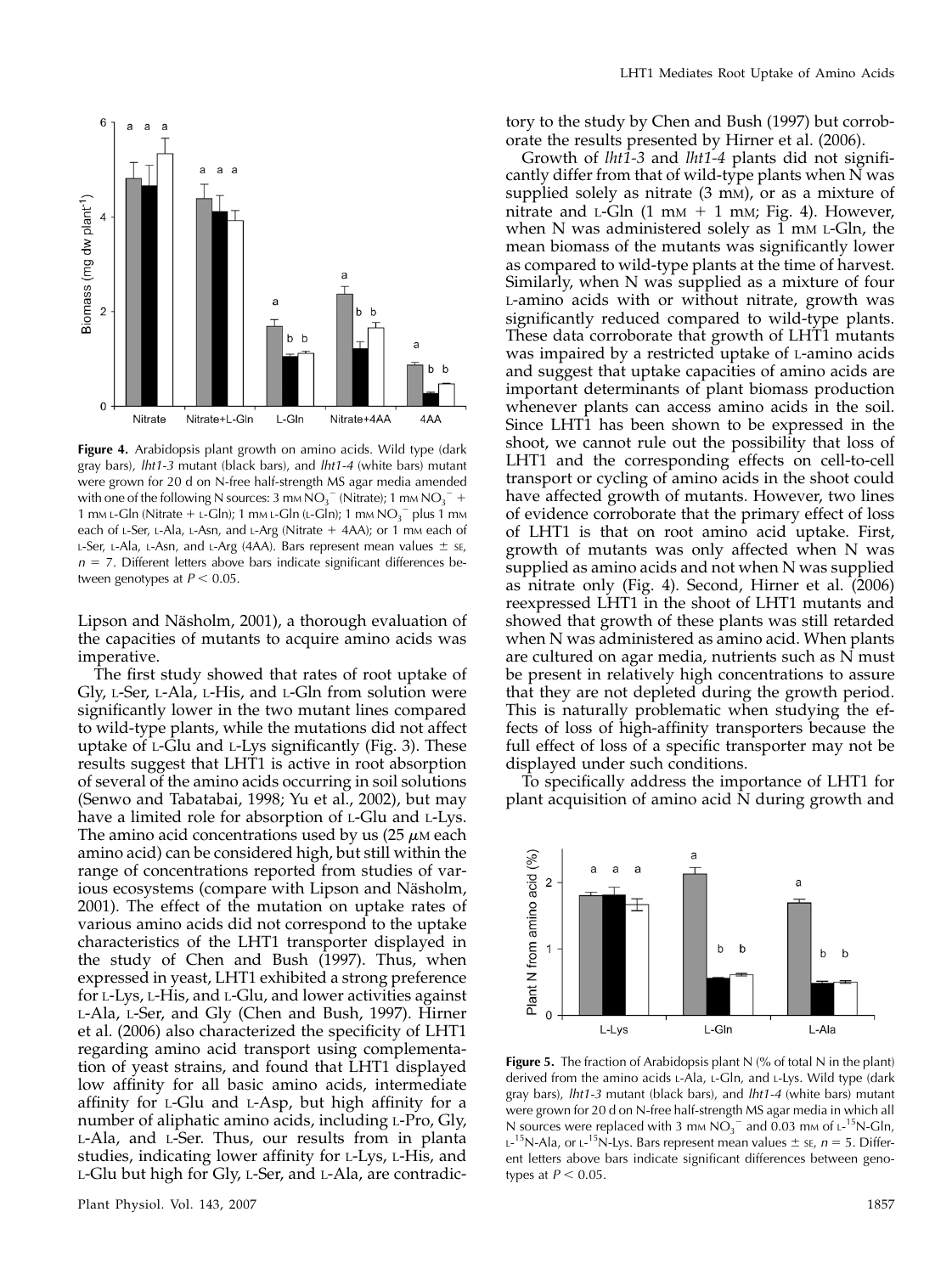from more field-relevant concentrations of amino acids, we used an experimental design in which small amounts (0.03 mm) of  $^{15}$ N-labeled amino acids were supplied together with larger amounts of nitrate. In this way, the effect of the mutation on the rate of amino acid acquisition from submillimolar substrate concentrations could be assessed and separated from the growth effects of amino acid N. During 3 weeks of growth, LHT1 plants acquired less than 30% of the amounts of N absorbed by wild-type plants supplied with either L-Ala or L-Gln, but acquisition of L-Lys was not affected (Fig. 5). Hence, both the assessment of root absorption rates in aqueous media and the assessment of plant acquisition of amino acids from solid media suggest that LHT1 may have a critical role for uptake of amino acids such as L-Ala and L-Gln but not of L-Lys.

The results presented here, as well as results implicating that LHT1 is expressed in the rhizodermis of lateral roots and emerging roots and with the subcellular localization to the plasmamembrane (Alexandersson et al., 2004; Hirner et al., 2006), suggest that LHT1 is an important element of the mechanisms enabling plants to acquire N in the form of amino acids from the soil solution. It is equally obvious that transporters other than LHT1 should have similar functions because amino acid uptake was not totally abolished in LHT1 mutants (Figs. 3–5). In addition, other transporters must also be present to mediate absorption of basic amino acids such as L-Lys. Meta-analysis using publicly available data at Genevestigator (www.genevestigator. ethz.ch; Zimmermann et al., 2004) suggested several of the known and hypothetical amino acid transporters to be expressed in roots. Moreover, earlier studies of the Pro transporter 2 indicated that this transporter may enable Arabidopsis to grow on the nonprotein amino acid  $\gamma$ -amino butyric acid (Breitkreuz et al., 1999). Similarly, AAP1 was shown to be expressed in root epidermal cells, suggesting a role of this transporter in root amino acid uptake (Bick et al., 1998). Some amino acid transporters may display low activity against D-amino acids (Fischer et al., 2002), suggesting that our screen based on the toxicity of D-Ala would not be able to pick up such mutants.

In this study, plants grown on agar or in nutrient solutions were not phenotypically different from wildtype plants. Hence, growth of mutants and wild-type plants did not differ when N was supplied as nitrate. When grown on soil, however, LHT1 mutants displayed a characteristic phenotype with yellowing of older leaves at the stage of initiation of flowering. Earlier characterization of LHT1 suggests it to be expressed in several tissues, including old leaves (Chen and Bush, 1997). The recent study by Hirner et al. (2006) shows, in accordance, that LHT1 is expressed in leaves and is active in uptake of amino acids in leaf mesophyll cells. Hence, loss of LHT1 could possibly have a number of effects on plants, but according to our findings such effects were not displayed until the stage of flowering and hence did not limit our possi-

bilities to pinpoint the role of LHT1 for root amino acid uptake.

A central question within the area of plant N nutrition is the role of different N forms. Today, it is widely held that amino acids are absorbed by plant roots, but the degree to which such compounds actually contribute substantially to the N economy of plants is disputed (Jones et al., 2005). In this context it is imperative that the mechanisms through which plants absorb amino acids, as well as other compounds, are characterized.

# **CONCLUSION**

Our results show that functional expression of LHT1 is important for uptake of a range of amino acids by roots of Arabidopsis. This complements the picture of root N uptake through nitrate and ammonium (Glass et al., 2002) and may provide new opportunities for studies of the role of amino acids as N sources for plants. Lack of LHT1 did not significantly affect root uptake of basic amino acids such as L-Lys, suggesting that other transporters mediating uptake of such compounds should be targeted in future studies.

# MATERIALS AND METHODS

#### Plant Material and Mutant Screening

In the mutant screen, 1 g (approximately 50,000) seeds descended from approximately 6,250 M1 parent EMS-treated Arabidopsis (Arabidopsis thaliana) plants (Lehle Seeds) and seeds from 69 Arabidopsis SALK T-DNA insertional knockout mutants (Nottingham Arabidopsis Stock Centre, Nottingham, UK), with mutations in 39 individual genes encoding or putatively encoding amino acid transporters, were used (see Supplemental Table S1). Mutant screens were performed on sterile agar plates containing half-strength Murashige and Skoog (MS) medium (Murashige and Skoog, 1962), with 0.65% (w/v) agar (plant agar; Duchefa Biochemie), 0.5% (w/v) Suc, and 3 mM D-Ala, buffered to pH 5.8 with 3.6 mM MES. The two screens resulted in the isolation of two allelic mutants of LHT1, both resistant to  $D-$ Ala: an EMS mutant (named *lht*1-3) and a T-DNA knockout line, SALK\_036871 (named lht1-4). An additional LHT1 T-DNA mutant, SALK \_115555 (named *lht1-5)*, which was also resistant to D-Ala, was also obtained during the work. These lines were used together with wild-type Arabidopsis (ecotype Colombia-0) in the following experiments.

#### Analysis of T-DNA Knockout Lines

Presence of the T-DNA insert was verified with PCR using LHT1-specific primers (5'-GAGAAACGCCGGAGATGGAAT, lht1-4; 5'-ATTTCAGACCA-ACCACAACTCTTCG, lht1-5) together with a T-DNA left-border primer (5'-TGGTTCACGTAGTGGGCCATCG). Homozygous plants were verified with primers spanning the T-DNA insertion site (5'-GAGAAACGCCGGA-GATGGAAT and 5'-TTTCTGACTTTTCTTCCATTGATTTTT, lht1-4; 5'-ATT-TCAGACCAACCACAACTCTTCG and 5'-TGGCGATAGGACCATCAAGA-AAAGA, lht1-5). For RT-PCR, total RNA was prepared from 3-week-old plants. First-strand cDNA synthesis was performed using First-Strand Synthesis kit (Amersham Biosciences) as recommended by the vendor. LHT1 specific primer pairs on either side of the T-DNA insert were used to confirm the lack of LHT1 transcript in the mutants (5'-GCTCAAGCTCCTCATGAT-GATCA and 5'-CGTAAGCAAATGCCACATCACC TAA, lht1-4; 5'-AGT-CATCGTTGCTTACATCGTCGT and 5'-TGGCGATAGGACCATCAAGAA-AAGA, lht1-5). Primers amplifying 18S rRNA (catalog no. 1718; Ambion) was used as control to ensure equal amount of RNA in each reaction. The control reactions were performed separately.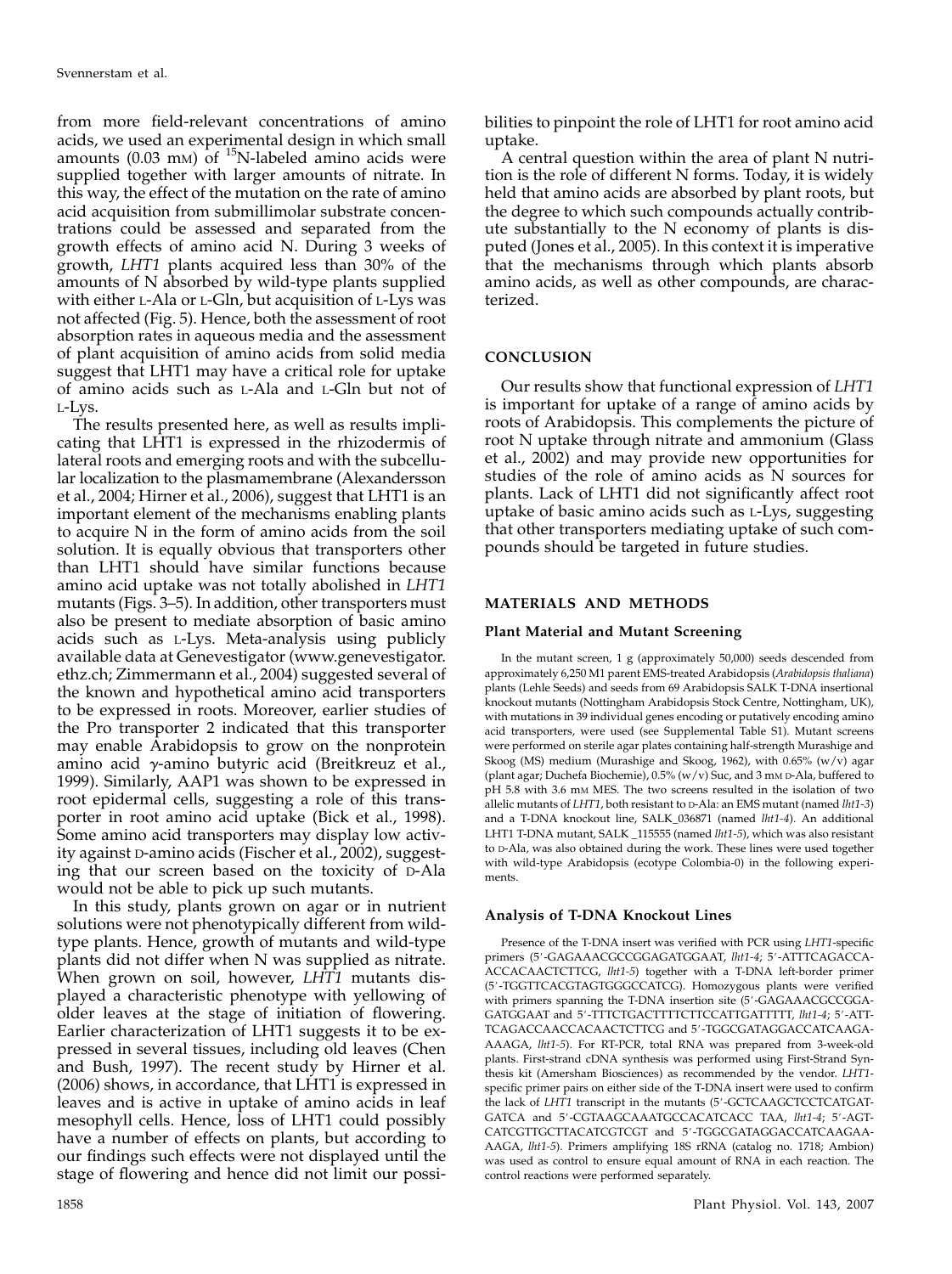For plant growth and biomass analysis on soil, seeds were sown on soil:perlite (3:1) and grown in a climate chamber at 200  $\mu$ mol photons m $^{-2}$  s $^{-1}$ , with a  $16/8$  h,  $23^{\circ}$ C $/18^{\circ}$ C day/night regime. Plant aboveground biomass was measured and photographs were taken every 3 to 4 d (for 31 d). Depending on plant size, one to five plants were included in each biological replicate.

## Amino Acid Uptake Assay

Wild-type, lht1-3, and lht1-4 plants were grown under sterile conditions in a climate chamber with an 8-h-light/16-h-dark (200  $\mu$ mol photons m $^{-2}$  s $^{-1}$ ) and  $23^{\circ}$ C/18°C (day/night) regime, in a nutrient solution containing 1,000  $\mu$ M Gly,  $1,000 \mu$ M NH<sub>4</sub>NO<sub>3</sub>, 600  $\mu$ M K<sub>2</sub>HPO<sub>4</sub>, 300  $\mu$ M CaSO<sub>4</sub>, 550  $\mu$ M MgSO<sub>4</sub>, 35  $\mu$ M KCl, 50 μm FeNa-EDTA, 35 μm  $H_3BO_3$ , 7 μm  $MnSO_4$ , 1.5 μm ZnSO<sub>4</sub>, 1 μm CuSO<sub>4</sub>, and 0.05  $\mu$ M (NH<sub>4</sub>)<sub>6</sub>Mo<sub>7</sub>O<sub>24</sub>, buffered to pH 5.8 with MES. After 48 d of growth, three plants of each plant type were selected for the uptake experiment, which was carried out in a climate chamber on a shaking table. The uptake solution was identical to the nutrient solution used during the plant cultivation, except that all N sources were replaced with an amino acid mixture composed of  $25 \mu$ M each of D-Ala, L-Ala, L-Ser, L-Lys, L-His, L-Gln, L-Glu, and Gly. The solution also contained 0.5 mm CaCl<sub>2</sub>. Root uptake rates ( $\mu$ mol g dry weight  $root^{-1} h^{-1}$ ) were determined from the decline in concentration of each amino acid in the solution during the 5-h incubation. Concentrations of amino acids in the uptake solution were derived from two sets of analyses: Concentrations of L-Ala, D-Ala, L-Ser, L-Lys, and L-His were obtained by chiral separations of amino acids (Brückner and Westhauser, 2002), while concentrations of L-Glu, L-Gln, and Gly were obtained from nonchiral amino acid analyses (Näsholm et al., 1987).

#### Growth Experiments

Wild-type, lht1-3, and lht1-4 seeds were sown on N-free half-strength strength MS media amended with one of the following N sources:  $3 \text{ }\mathrm{mm}\,\mathrm{NO_3}^-$ ; 1 mm  $NO<sub>3</sub><sup>-</sup> + 1$  mm L-Gln; 1 mm L-Gln; a mix of 1 mm each of L-Ala, L-Arg, L-Asn, and L-Ser; or the mix of these four amino acids and  $1 \text{ mm} \text{ NO}_3^{\text{-}}$ . Because some amino acids may be degraded during autoclaving, amino acid solutions were sterile filtered and added to the autoclaved solutions separately. Eight replicate plates, each with three seeds, were prepared for each seed line and treatment. After sowing, plates were incubated in a cold room for 2 d and then transferred to a climate chamber under a 16-h-light/8-h-dark (200  $\mu$ mol photons  $m^{-2}$  s<sup>-1</sup>) and 23°C/18°C regime. After 20 d, plants were harvested, dried overnight at 60°C in an oven, and weighed.

#### Amino Acid Acquisition during Growth

Wild-type, lht1-3, and lht1-4 seeds were sown on plates containing 0.5% Suc, 0.65% agar, the equivalent of half-strength N-free MS buffered to pH 5.8 with MES, and N supplied as 3 mm  $NO<sub>3</sub><sup>-</sup>$  and 0.03 mm of L-<sup>15</sup>N-Gln, L-<sup>15</sup>N-Ala or L- $^{15}$ N-Lys (all  $>98\%$   $^{15}$ N). Amino acid solutions were sterile filtered and added separately to the autoclaved solutions. Eight replicate plates, each with three seeds, were prepared for each genotype and treatment. Agar plates were incubated in a cold room for 2 d and then transferred to a climate chamber with a 16-h-light/8-h-dark (200  $\mu$ mol photons m<sup>-2</sup> s<sup>-1</sup>) and 23°C/18°C (day/ night) regime. After 17 d, plants from five randomly selected plates per treatment and genotype were harvested. Roots were rinsed and cleaned thoroughly three times in 0.5 mm CaCl<sub>2</sub> to remove  $^{15}N$  from their surfaces. Plants were dried at 60°C overnight, weighed, and homogenized. Finally, samples were analyzed using a Europa Scientific isotope ratio mass spectrometer to determine total N and 15N contents.

The possibility of degradation of amino acids was checked through analyzing extracts of plates in which L-Gln, L-Ala, and L-Lys had been added to a calculated concentration of 30  $\mu$ M each. Eight plates were produced, four of which were directly placed in a freezer at  $-20^{\circ}$ C and four of which were placed in the climate chamber used for the growth studies (see above). The recorded concentrations of L-Ala and L-Gln in plates stored in  $-20^{\circ}$ C were (average  $\pm$  sE) 27.8  $\pm$  1.2 and 29.4  $\pm$  0.9, respectively, and the corresponding concentrations in plates kept in the climate chamber were 27.1  $\pm$  0.5 and 28.5  $\pm$  0.3. For L-Lys, a peak resulting from an unknown substance present in the agar extract disturbed the analysis; hence, we could not determine the L-Lys concentrations in the extracts. We also analyzed the ammonium concentrations in the plate extracts. Because no increase in ammonium could be detected and because of the insignificant differences in L-Ala and L-Gln concentrations in plates exposed to the different temperatures, we conclude that any degradation of amino acids in the plates was negligible.

#### Treatment of Data

All data were subjected to ANOVA, and differences between the wild type and mutant lines were checked with Tukey's post hoc test.

Sequence data from this article can be found in the GenBank/EMBL data libraries under the following accession numbers: LHT1, At5g40780, U39782.

#### Supplemental Data

The following materials are available in the online version of this article.

Supplemental Table S1. T-DNA knockout lines screened for resistance toward D-Ala.

#### ACKNOWLEDGMENTS

Margareta Zetherstöm is acknowledged for skillful laboratory work, and Ove Nilsson for discussions and advice during the course of this work.

Received November 16, 2006; accepted January 28, 2007; published February 9, 2007.

# LITERATURE CITED

- Aldag RW, Young JL (1970) D-Amino acids in soils. I. Uptake and metabolism by seedling maize and ryegrass. Agron J 62: 184–189
- Alexandersson E, Saalbach G, Larsson C, Kjellbom P (2004) Arabidopsis plasma membrane proteomics identifies components of transport, signal transduction and membrane trafficking. Plant Cell Physiol 45: 1543–1556
- Bick J-A, Neelam A, Hall JL, Williams LE (1998) Amino acid carriers of Ricinus communis expressed during seedling development: molecular cloning and expression analysis of two putative amino acid transporters, RcAAP1 and RcAAP2. Plant Mol Biol 36: 377–385
- Boorer KJ, Frommer WB, Bush DR, Kreman M, Loo DDF, Wright EM (1996) Kinetics and specificity of a  $H^+$ /amino acid transporter from Arabidopsis thaliana. J Biol Chem 271: 2213–2220
- Breitkreuz K, Shelp B, Fischer WN, Schwacke R, Rentsch D (1999) Identification and characterization of GABA, proline and quaternary ammonium compound transporters from Arabidopsis thaliana. FEBS Lett 450: 280–284
- Brückner H, Westhauser T (2002) Chromatographic determination of L- and D-amino acids in plants. Amino Acids 24: 43–55
- Chapin FS III, Moilainen L, Kielland K (1993) Preferential use of organic nitrogen for growth by a nonmycorrhizal arctic sedge. Nature 361: 150–153
- Chen L, Bush DR (1997) LHT1, a lysine- and histidine-specific amino acid transporter in Arabidopsis. Plant Physiol 115: 1127–1134
- Erikson O, Hertzberg M, Näsholm T (2004) A conditional marker gene allowing both positive and negative selection in plants. Nat Biotechnol 22: 455–458
- Felle H (1981) Stereospecificity and electrogenicity of amino acid transport in Riccia fluitans. Planta 152: 505–512
- Fischer W-N, André B, Rentsch D, Krolkiewicz S, Tegeder M, Breitkreuz KE, Frommer WB (1998) Amino acid transport in plants. Trends Plant Sci 3: 188–195
- Fischer W-N, Loo DD, Koch W, Ludewig U, Boorer KJ, Tegeder M, Rentsch D, Wright EM, Frommer WB (2002) Low and high affinity amino acid  $H^+$ -cotransporters for cellular import of neutral and charged amino acids. Plant J 29: 717–731
- Frommer WB, Hummel S, Unseld M, Ninnemann O (1995) Seed and vascular expression of a high-affinity transporter for cationic amino acids in Arabidopsis. Proc Natl Acad Sci USA 92: 12036–12040
- Glass ADM, Britto DT, Kaiser BN, Kinghorn JR, Kronzucker HJ, Kumar A, Okamoto M, Rawat SR, Siddiqi MY, Unkles SE, et al (2002) The